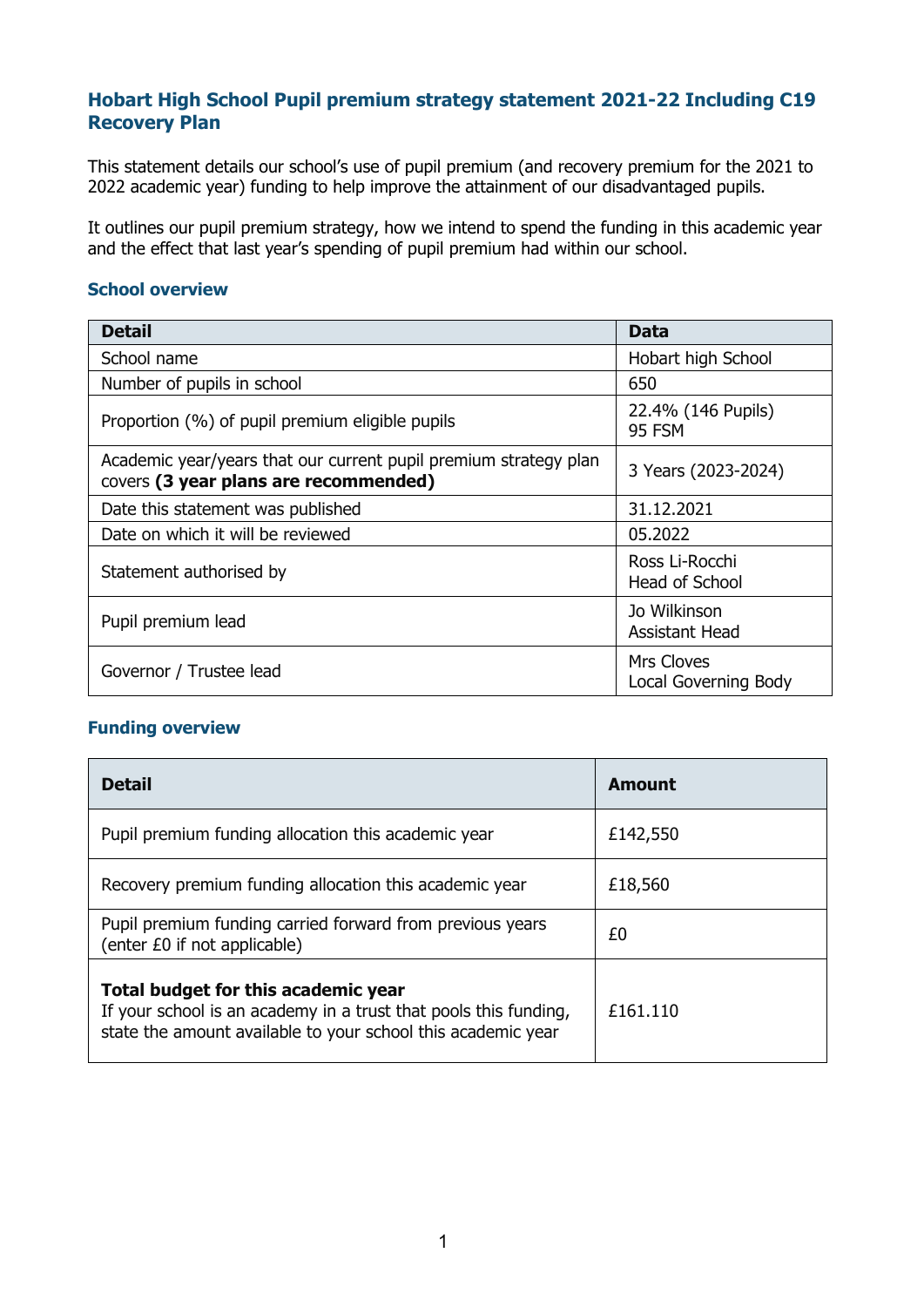## **Part A: Pupil premium strategy plan**

#### **Statement of intent**

At Hobart High School, our school ethos is 'excellence in a caring community' and this is at the heart of what we strive to achieve with all of our students.

Our aim is to enhance educational opportunities for all young people at Hobart to the benefit of them and their community. We do this through: raising aspirations, improving teaching and learning standards, providing the best possible environment for learning and exposing our students to rich cultural experiences.

We believe that support, collaboration and challenge are all key to raising and maintaining the highest standards thus providing students and staff with the opportunity to thrive, flourish and excel.

Our Pupil Premium Strategy mirrors these values and the strategy is there to ensure that our disadvantaged pupils including those outside this group who may have additional challenges will achieve the progress and attainment outcomes at least in line with their nondisadvantaged peers at school, local and national level.

Our approach will be to provide opportunities that will give them the knowledge, skills and experiences to prepare them for the next stage in their education, the skills needed to have a positive impact on their own life choices and decision making, a range of personal development and cultural capital opportunities to raise aspirations and make them well rounded, caring and active members of their community.

The Education Endowment Foundation (EEF) Pupil Premium guidance clearly states that the most effective strategy for improving the outcomes for disadvantaged pupils is access to a high-quality curriculum through high-quality teaching and learning.

Our Strategy will endeavour to address academic and personal barriers to success, some of those which have been long standing and some which have been recently identified as a result of the COVID 19 Pandemic.

We have used evidence based research to select key areas of focus and strategies to be effectively used by Hobart staff. As recommended by the EEF, we use a three tiered approach to support Pupil Premium pupils.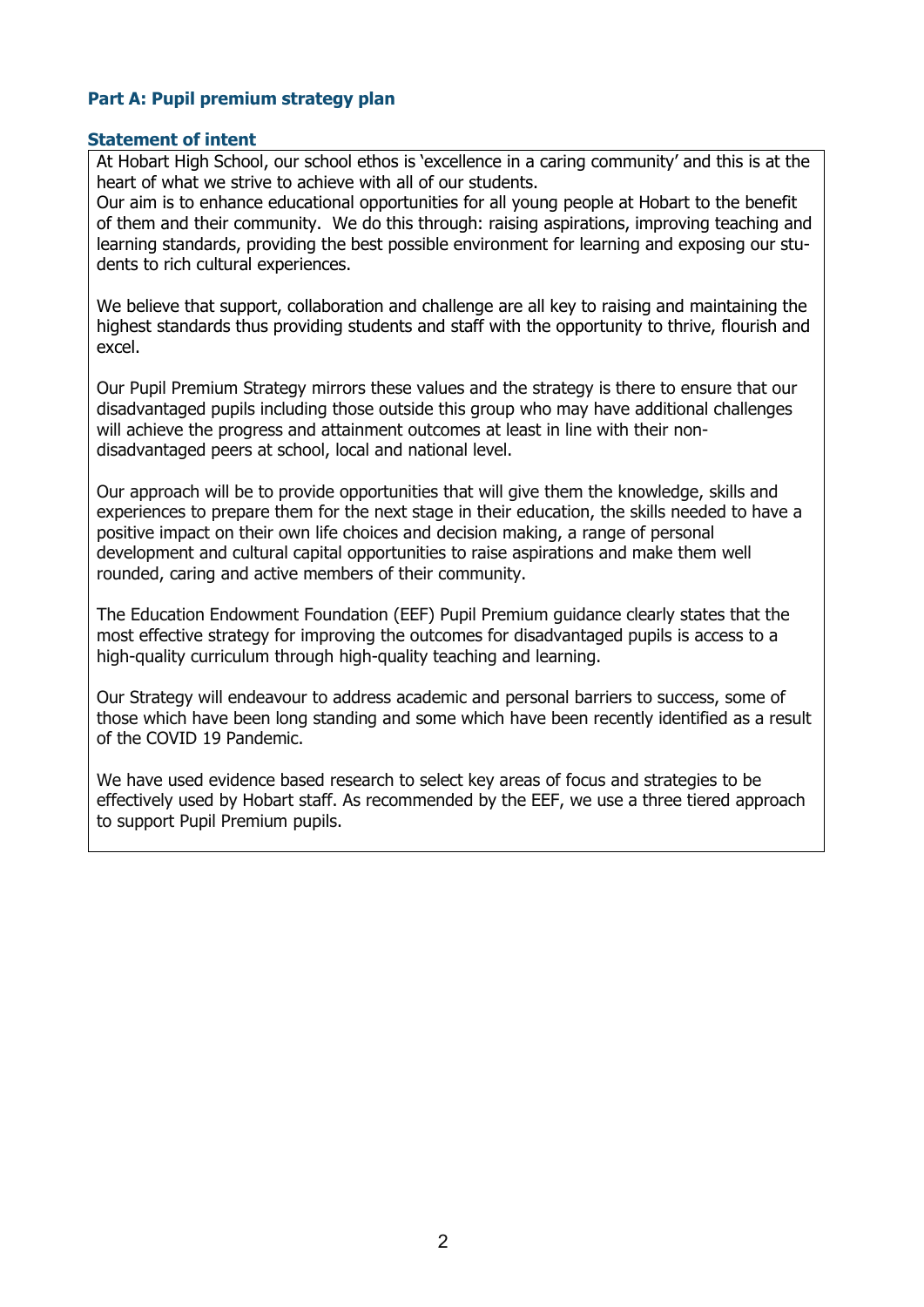### **Challenges**

This section details the key challenges to achievement that we have identified among our disadvantaged pupils.

| <b>Challenge</b><br>number | <b>Detail of challenge</b>                                                                                                                                                                                                                                                                                                                                          |
|----------------------------|---------------------------------------------------------------------------------------------------------------------------------------------------------------------------------------------------------------------------------------------------------------------------------------------------------------------------------------------------------------------|
| $\mathbf{1}$               | Pupil Premium (PP) Students make less progress than their peers, In 2021<br>teacher assessed grade analysis showed progress 8 for disadvantaged<br>students was 0.4 compared to 0.7 for non pupil premium students. Average<br>attainment 8 was 4.3 for Pupil Premium Students and 5.7 for non-pupil<br>premium students.                                           |
| $\overline{2}$             | Impact on learning is clearly linked to attitude towards learning and<br>behavioural choices. There are more Pupil Premium Students who receive<br>sanctions including higher level FTE and internal exclusion sanctions than non-<br>PP students that can be seen with internal tracking.                                                                          |
| 3                          | The use of meta-cognitive skills and self-regulation to overcome learning<br>challenges appear to be a greater challenge for PP students compared to non-<br>PP students. This has been identified as an area that can limit access to some<br>areas of the curriculum.                                                                                             |
| $\overline{4}$             | Pupil Premium students attend less than non-pupil premium peers in 2020-21.<br>Non-PP had 92.61% attendance and PP students had 87.07% attendance.<br>Persistent absence for non-PP was 15.56 % and PP persistent absence was<br>30.43%. Factors such as medical needs, SEN, safeguarding and parental<br>engagement impact on attendance, progress and attainment. |
| 5                          | Social & emotional wellbeing has had a greater impact since C19 with an<br>increase in referral demand.                                                                                                                                                                                                                                                             |
| 6.                         | Access to ICT/Learning from home/equipment and resources for independent<br>learning is more of a challenge for PP compared to non-PP. It therefore makes<br>it more difficult for them to engage in learning from home, homework and<br>independent learning.                                                                                                      |
| 7.                         | Fewer PP students engage in elements of school life, enrichment and<br>leadership opportunities to be added if needed.                                                                                                                                                                                                                                              |
| 8.                         | Family engagement is less at school events, meetings and Parent / Carer Voice<br>than non PP families to be added if needed.                                                                                                                                                                                                                                        |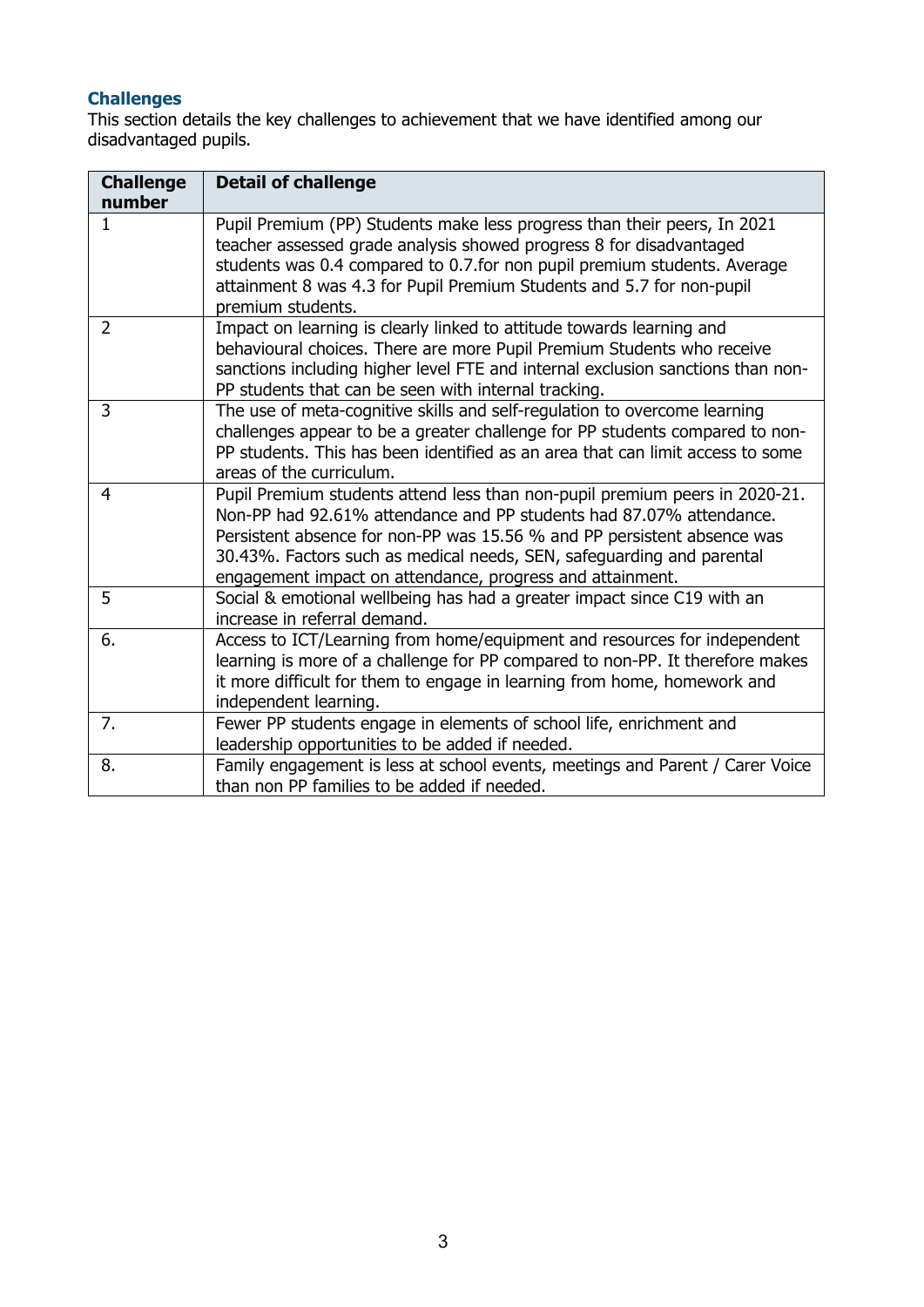## **Intended outcomes**

This explains the outcomes we are aiming for **by the end of our current strategy plan**, and how we will measure whether they have been achieved.

| <b>Intended outcome</b>                                                                                                                                                                                                                                  | <b>Success criteria</b>                                                                                                                                                                                                                                                                                                                                                                                                                             |
|----------------------------------------------------------------------------------------------------------------------------------------------------------------------------------------------------------------------------------------------------------|-----------------------------------------------------------------------------------------------------------------------------------------------------------------------------------------------------------------------------------------------------------------------------------------------------------------------------------------------------------------------------------------------------------------------------------------------------|
| 1. Close learning gaps to allow PP students to<br>make good progress in line with their non PP                                                                                                                                                           | Students will have an attainment 8 and<br>progress 8 score in line with non-PP                                                                                                                                                                                                                                                                                                                                                                      |
| peers.                                                                                                                                                                                                                                                   | students.                                                                                                                                                                                                                                                                                                                                                                                                                                           |
| 2. Fewer behaviour incidents are recorded for<br>PP students and there is evidence of<br>improved attitude towards learning.                                                                                                                             | There is a decrease in the proportion of<br>negative events, visits to IEU and Fixed<br>Term Exclusions for PP students. Improved<br>positive behaviour figures and reduction in<br>the gap.                                                                                                                                                                                                                                                        |
| 3. Improved metacognitive and self-<br>regulatory skills amongst PP to allow better<br>access to the curriculum.                                                                                                                                         | Quality Assurance, RAG meetings, lesson<br>observations and student / staff voice<br>suggest PP students are better able to<br>access the curriculum and have a greater<br>ability to plan, monitor and evaluate their<br>work. Improving the ability to self-regulate<br>and learn independently.                                                                                                                                                  |
| 4. PP students who have lower attendance<br>than our school target are supported by<br>school, family and outside agencies where<br>needed to increase attendance.                                                                                       | Increased PP student attendance in line with<br>national data and reduction in the PP v non-<br>PP gap in attendance. Clear plans to improve<br>attendance where needed are in place.                                                                                                                                                                                                                                                               |
| 5. Improve the guidance team and social &<br>emotional support offer to reduce the impact<br>of these barriers to young people's learning<br>and progress.                                                                                               | Student, parent / carer and school voice<br>captured to make sure interventions and<br>support have had the desired impact.<br>Students are able to attend school and plans<br>are in place where needed to support<br>learning.                                                                                                                                                                                                                    |
| 6. Technology and home learning barriers are<br>removed and students can engage in home<br>learning and independent learning.                                                                                                                            | Students have access to resources,<br>technology and/or attend study support<br>sessions and engage in home and<br>independent learning. Student, parent /<br>carer and school voice supports impact of<br>equipment loans and/or support.                                                                                                                                                                                                          |
| 7. Students in receipt of the PPG are<br>proportionally represented in curricular, extra-<br>curricular and leadership activities with<br>increased engagement and aspiration. To<br>develop skills and experiences needed to<br>improve social capital. | Audit of students to demonstrate those who<br>are not able to engage in school activities<br>and are supported to engage.<br>Financial barriers are supported to increase<br>engagement.<br>Pupil Premium students will be given<br>additional support to be involved in<br>leadership opportunities.<br>Pupil Premium students are offered early and<br>additional independent careers advice to<br>further support transition to post-16 choices. |
| 8. Families of PP students engage with school<br>for example at parent/carer evenings,<br>meetings, events and parent/carer voice.<br>Families with complex needs are supported<br>by outside agencies where needed.                                     | An increase in the percentage of families of<br>PP students attending parent/carer evenings,<br>events, meetings, surveys and parent voice.                                                                                                                                                                                                                                                                                                         |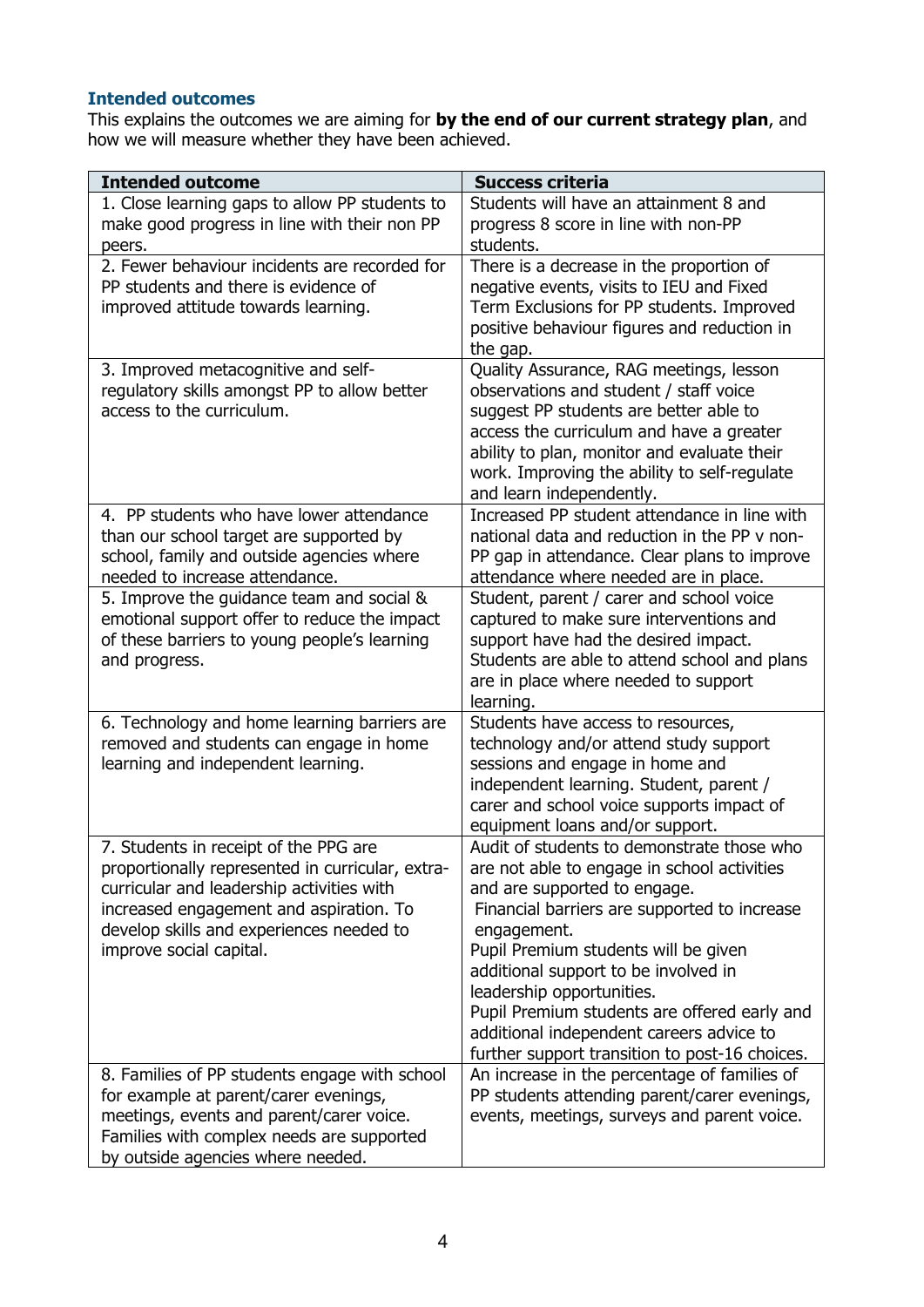### **Activity in this academic year**

This details how we intend to spend our pupil premium (and recovery premium funding) **this academic year** to address the challenges listed above.

**Teaching (for example, CPD, recruitment and retention)**

Budgeted cost: £73,786

| <b>Activity</b>                                                                                                                                                                                                                                                   | <b>Evidence that supports this</b><br>approach                                                                                                                     | <b>Challenge</b><br>number(s)<br>addressed |
|-------------------------------------------------------------------------------------------------------------------------------------------------------------------------------------------------------------------------------------------------------------------|--------------------------------------------------------------------------------------------------------------------------------------------------------------------|--------------------------------------------|
| Continue to develop and progress<br>key aspects of high quality teaching<br>and learning.                                                                                                                                                                         | 'Good teaching is the most important<br>lever schools have to improve<br>outcomes for disadvantaged pupils'<br>The EEF Guide to the Pupil Premium<br>(Autumn 2021) | 1, 3, 2                                    |
| These are some of our key focus                                                                                                                                                                                                                                   | EEF Teaching and Learning Toolkit                                                                                                                                  |                                            |
| areas to drive developments towards<br>high quality teaching and learning.                                                                                                                                                                                        | An updated Practical Guide to the<br>Pupil Premium (Marc Rowland)                                                                                                  |                                            |
| To interrogate department<br>$\bullet$<br>assessments, timeline,<br>validity and purpose. To use<br>DNA teacher feedback and<br>improve student engagement<br>in their response to this<br>feedback.                                                              | EEF Teacher Feedback to improve<br>Pupils Learning - EEF Feedback<br>Report June 2021 & October 2021                                                               |                                            |
| Diagnostic assessment<br>$\bullet$<br>investigated and purchased.<br>Staff training given where<br>needed to identify students'<br>areas of strength and<br>weakness, use as a base line<br>and to inform intervention,<br>planning and teaching and<br>learning. | Diagnostic Assessment Evidence<br>Insights EEF - Diagnostic Assessment                                                                                             |                                            |
| To use Rosenshine's<br>principles of instruction to<br>review schemes of work and<br>refine teaching practice.                                                                                                                                                    | Rosenshine's - Principles in Action -<br>(Tom Sherrington)                                                                                                         |                                            |
| To provide training for key<br>$\bullet$<br>strands of questioning,<br>sequencing of concepts and<br>modelling including use of<br>visualisers.                                                                                                                   | Using Digital Technology to improve<br>Learning EEF Guidance Report<br>August 2019                                                                                 |                                            |
| Quality assurance at whole<br>school and departmental level<br>to drive improvement at<br>department level.                                                                                                                                                       |                                                                                                                                                                    |                                            |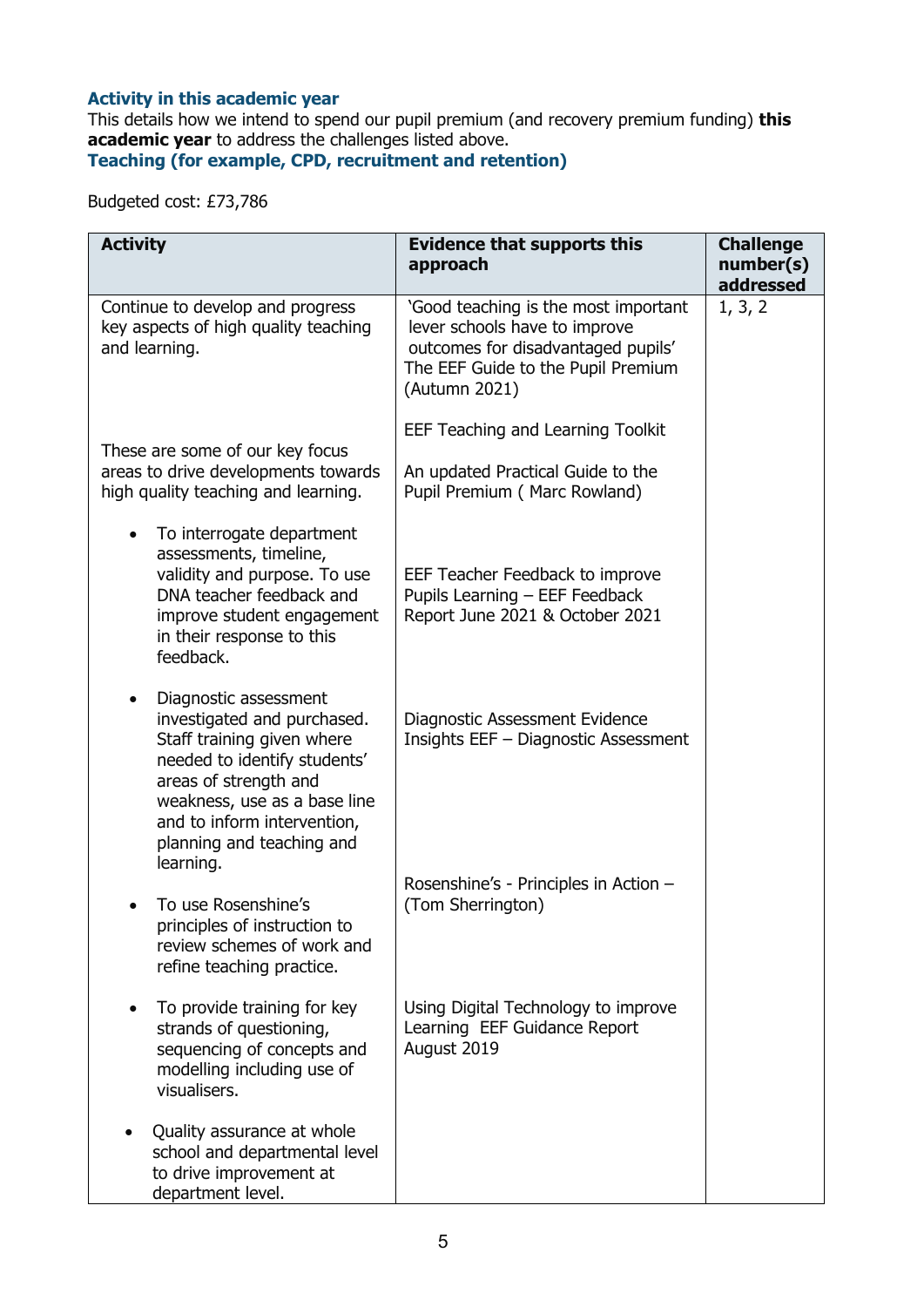| High quality CPD driven by<br>educational research including<br>twilight themes on developing<br>metacognition in the<br>classroom, diversifying the<br>curriculum and understanding<br>behaviour.<br>Collaborative planning and<br>department twilights used to                                                                       |                                                   |     |
|----------------------------------------------------------------------------------------------------------------------------------------------------------------------------------------------------------------------------------------------------------------------------------------------------------------------------------------|---------------------------------------------------|-----|
| develop assessment and<br>feedback, scheme of work<br>development and consistency<br>in sequencing.                                                                                                                                                                                                                                    |                                                   |     |
| Early careers teachers are<br>supported.                                                                                                                                                                                                                                                                                               |                                                   |     |
| Embed metacognition and self -<br>regulation across all subject areas.                                                                                                                                                                                                                                                                 | EEF Metacognition and self-<br>regulation Toolkit | 1,3 |
| Embed the teaching of revision<br>strategies and use of exam<br>wrappers to develop self-<br>reflection and regulation. Year<br>10 & 11 have received exam<br>boost & revision presentations<br>by external providers -<br>Positively You.<br>Students know how to use the<br>plan, monitor and evaluate<br>cycle to improve their own |                                                   |     |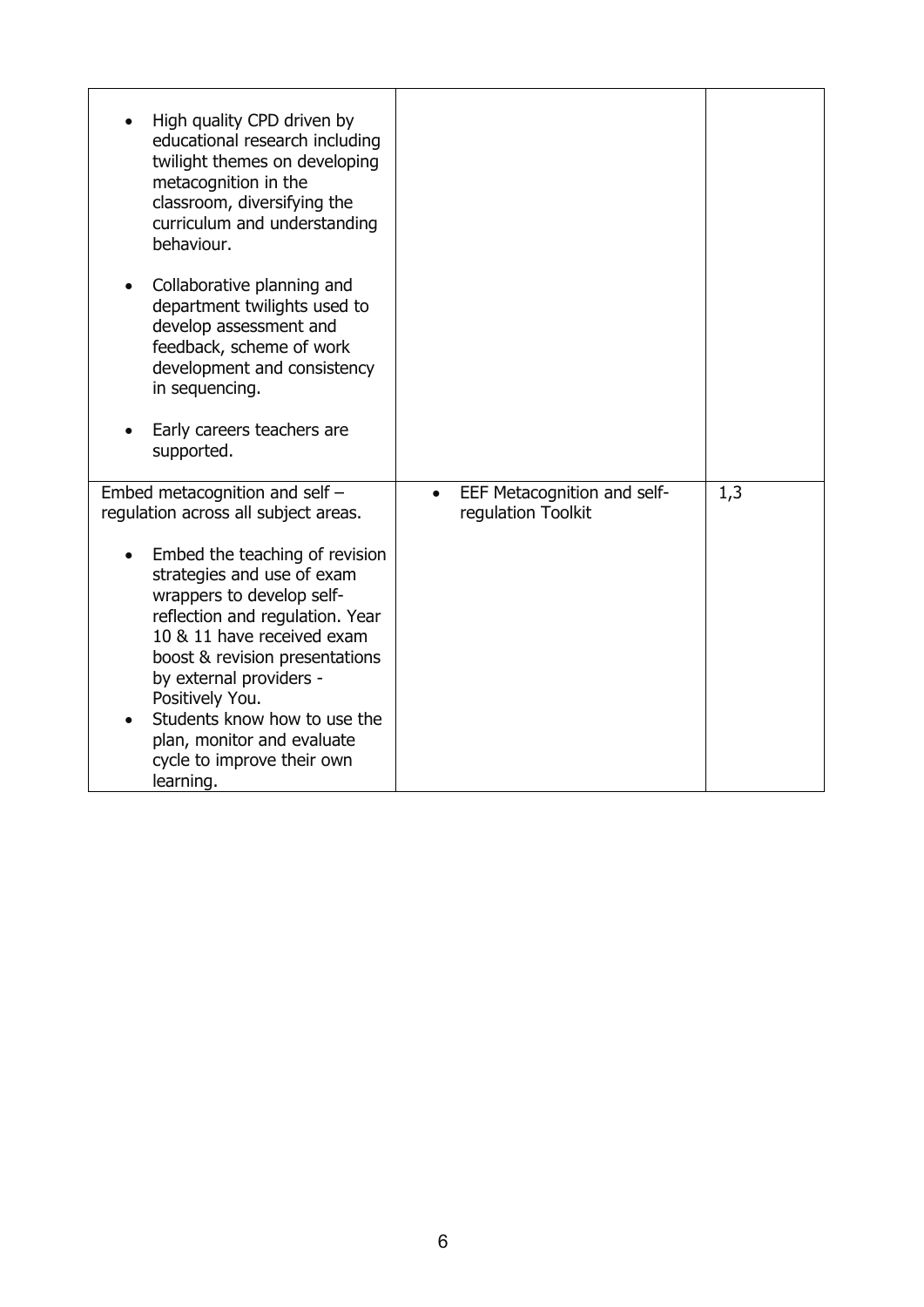## **Targeted academic support (for example, tutoring, one-to-one support structured interventions)**

Budgeted cost: £57,288

| <b>Activity</b>                                                                                                                                                                                                                                                                                                                                                                                                                                                        | <b>Evidence that supports this</b><br>approach                                                                                                                                                                                                                                                                                    | <b>Challenge</b><br>number(s)<br>addressed |
|------------------------------------------------------------------------------------------------------------------------------------------------------------------------------------------------------------------------------------------------------------------------------------------------------------------------------------------------------------------------------------------------------------------------------------------------------------------------|-----------------------------------------------------------------------------------------------------------------------------------------------------------------------------------------------------------------------------------------------------------------------------------------------------------------------------------|--------------------------------------------|
| Develop Key Stage 3 literacy and<br>numeracy intervention $-$ through<br>school led tutoring<br>Peer led mentoring<br>development for Year 7 & 8 in<br>numeracy & literacy.<br>Whole school after school<br>intervention sessions for core<br>and option GCSE subjects.<br>Baseline assessments used to<br>$\bullet$<br>identify learning gaps and<br>monitor progress and impact.<br>Additional meeting time<br>$\bullet$<br>SENCO, HOD- English &<br>Maths, PP lead. | Reading comprehension strategies<br>Teaching & Learning Toolkit EEF<br>Closing the Vocabulary Gap $-$ Alex<br>Quigley, David Fulton Brooks, April<br>2018<br>Improving Literacy in Secondary<br><b>Schools EEF</b><br>One to One Tuition - EEF Teaching &<br>Learning Toolkit<br>Peer Tutoring EEF Teaching &<br>Learning Toolkit | 1, 2                                       |
| Engage in National Tutoring<br>Programme (NTP) to increase<br>provision for KS4 in English, Maths &<br>Science.<br>RAG used to identify Key<br>students.<br>Teacher/department led<br>assessments to determine<br>impact and progress made.                                                                                                                                                                                                                            | 1:1 or 1:3 tuition targeted at specific<br>knowledge or skills gaps identified by<br>the staff.<br>One to One Tuition - EEF Teaching &<br>Learning Toolkit<br>Small group Tuition - EEF Teaching &<br>Learning Toolkit<br>Using Digital Technology to improve<br>Learning EEF Guidance Report<br>August 2019                      | 1, 2, 3,                                   |
| Academic mentors in KS4 to<br>encourage engagement in<br>intervention opportunities.                                                                                                                                                                                                                                                                                                                                                                                   | One to One Tuition & Academic<br>Mentoring -EEF Teaching & Learning<br><b>Toolkit</b>                                                                                                                                                                                                                                             | 1, 2, 3, 7                                 |
| Whole school intervention - KS4<br>focus- all subjects after school using<br>assessment data and monitoring<br>intervention impact.                                                                                                                                                                                                                                                                                                                                    | Small group Tuition - EEF Teaching &<br>Learning Toolkit                                                                                                                                                                                                                                                                          | 1, 2, 3, 7                                 |
| Holiday Intervention KS4 for<br>identified students.                                                                                                                                                                                                                                                                                                                                                                                                                   | Small group Tuition - EEF Teaching &<br>Learning Toolkit                                                                                                                                                                                                                                                                          | 1, 2, 3, 7                                 |
| Retention of an NTP and intervention<br>lead to coordinate and implement<br>the programmes above. This staff<br>member will act as first point of<br>contact for students, families and<br>providers.                                                                                                                                                                                                                                                                  | <b>Improving Outcomes for</b><br>Disadvantaged Learners (Rosendale<br>Research School)<br>EEF Guide to the Pupil Premium<br>Autumn 2021                                                                                                                                                                                           | 1, 2, 3, 7, 6, 8                           |

# **Wider strategies (for example, related to attendance, behaviour, wellbeing)**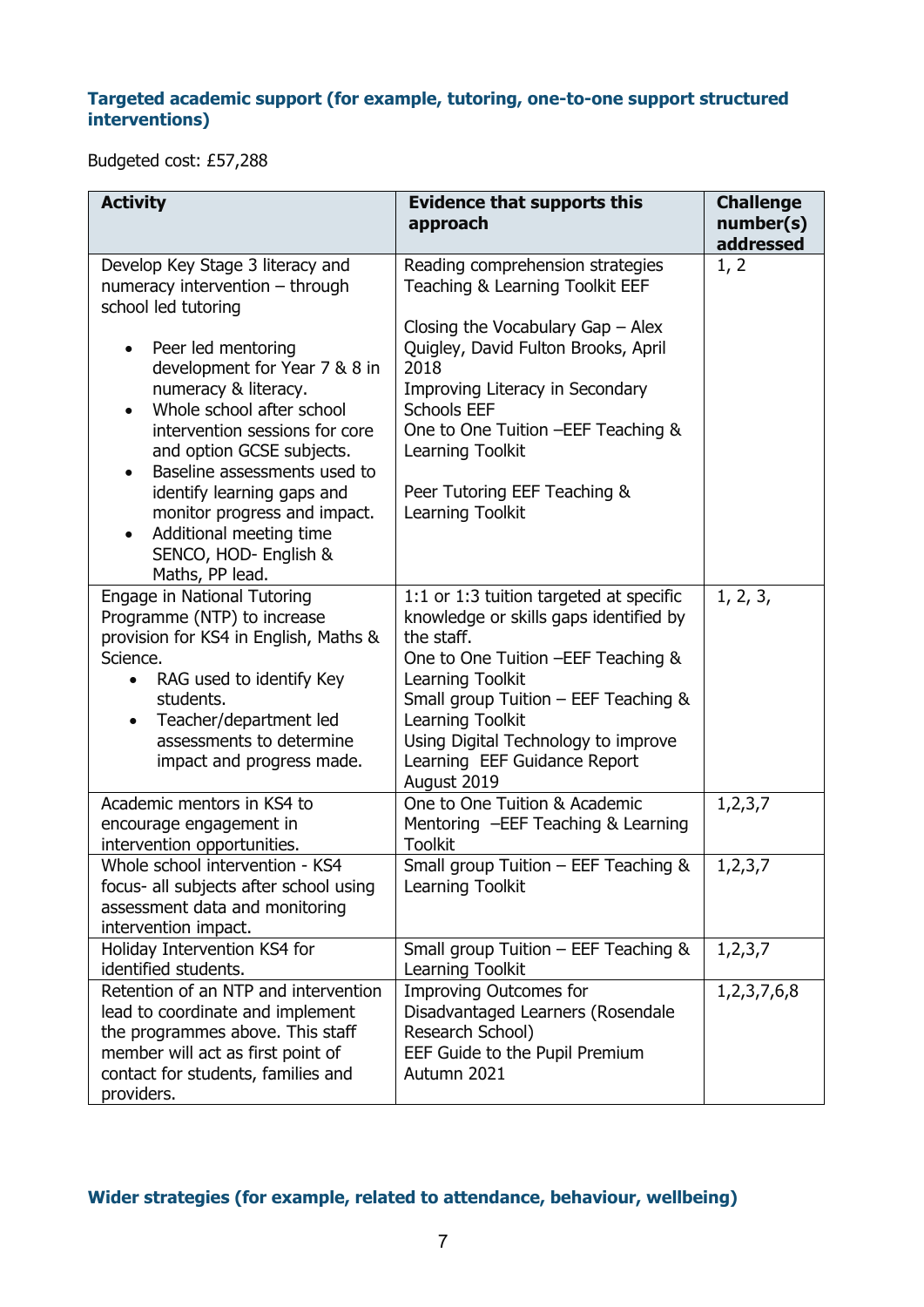# Budgeted cost: £34,248

| <b>Activity</b>                                                                                                                                                                                                                                                                                                                                  | <b>Evidence that supports this</b><br>approach                                                                                                                                                                  | <b>Challenge</b><br>number(s)<br>addressed |
|--------------------------------------------------------------------------------------------------------------------------------------------------------------------------------------------------------------------------------------------------------------------------------------------------------------------------------------------------|-----------------------------------------------------------------------------------------------------------------------------------------------------------------------------------------------------------------|--------------------------------------------|
| To Launch and embed the 'Respect'<br>approach to positive learning<br>behaviours.                                                                                                                                                                                                                                                                | Improving Behaviour in Schools EEF<br>June 2019                                                                                                                                                                 | 1,2,3                                      |
| CPD for whole staff and as a<br>Twilight group/department<br>time to develop the consistent<br>whole school approach.<br>Improved climate for learning.<br>Pupil Premium lead (AHT) to work<br>with the Norwich Research School<br>CPD - Effective Learning Behaviours<br>2022 & Pupil Premium Conference<br><b>July 2022</b>                    | EEF Guide to the Pupil Premium<br>Autumn 2021                                                                                                                                                                   |                                            |
| Increased capacity for social &<br>emotional work with focus students:<br>Increased work with SEMH<br>team.<br>Identify other outside<br>$\bullet$<br>agencies that could support<br>families.<br>Increase staff CPD around<br>young people's mental                                                                                             | Social & Emotional Learning - EEF<br>Teaching & Learning Toolkit<br>Adolescent Mental Health: A<br>systematic review on the<br>effectiveness of school based                                                    | 1, 2, 3, 4, 5, 8                           |
| health, anxiety and<br>wellbeing.<br>Wellbeing Wednesday to<br>$\bullet$<br>increase use of wellbeing<br>room supported by staff and<br>student led initiatives.                                                                                                                                                                                 | interventions Early Intervention<br>Foundation                                                                                                                                                                  |                                            |
| Audit to identify those students who<br>may need additional support to<br>access technology to learn from<br>home or a space to study in during<br>lunchtime or after school.                                                                                                                                                                    | Using Digital Technology to improve<br>Learning EEF Guidance Report<br>August 2019<br>Homework- EEF Teaching &<br>Learning Tool kit                                                                             | 1, 2, 3, 5, 6, 7, 8                        |
| An audit will need to be completed<br>to see what activities PP and non PP<br>students are accessing.<br>Student and Parent voice will also<br>need to be captured to identify<br>areas of support needed.<br>Financial support to help support<br>engagement in extra -curricular or<br>educational activities to increase<br>cultural capital. | Parental Engagement EEF August<br>2021<br>EEF Guide to the Pupil Premium<br>Autumn 2021<br>An updated Practical Guide to the<br>Pupil Premium (Marc Rowland)<br>Improving Behaviour in Schools EEF<br>June 2019 | 5,6,7,8                                    |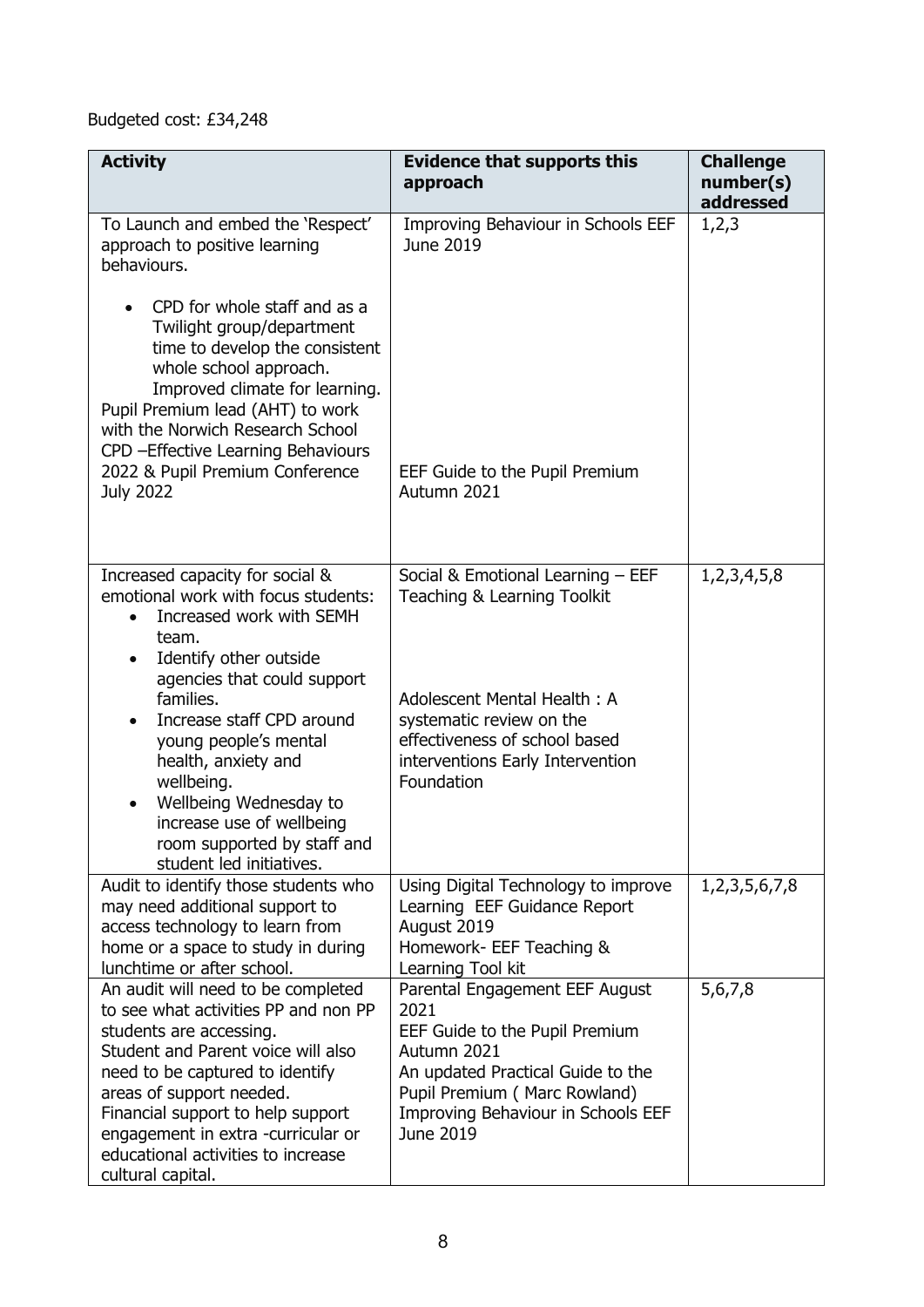| Increased Guidance and support<br>Mentoring/support meetings<br>$\bullet$<br>- plan to success with<br>support from SLT, Head of<br>Year (HOY) 11, and<br>additional careers support<br>for post-16 transition.<br>Behaviour mentoring -<br>$\bullet$<br>Tutors, HOY, Teaching<br>Assistants, other support<br>staff and SLT.<br>Additional home school<br>$\bullet$<br>support worker to work with<br>families and improve student<br>and parent engagement. | Parental Engagement EEF August<br>2021<br>EEF Guide to the Pupil Premium<br>Autumn 2021<br>An updated Practical Guide to the<br>Pupil Premium (Marc Rowland)<br>Improving Behaviour in Schools EEF<br>June 2019 | 1, 2, 3, 4, 5, 6, 7, 8 |
|---------------------------------------------------------------------------------------------------------------------------------------------------------------------------------------------------------------------------------------------------------------------------------------------------------------------------------------------------------------------------------------------------------------------------------------------------------------|-----------------------------------------------------------------------------------------------------------------------------------------------------------------------------------------------------------------|------------------------|
| Attendance strategy to identify PP                                                                                                                                                                                                                                                                                                                                                                                                                            | <b>Improving School Attendance DFE</b>                                                                                                                                                                          | 1, 2, 3, 4, 5, 6, 7, 8 |
| students early and work with wider                                                                                                                                                                                                                                                                                                                                                                                                                            |                                                                                                                                                                                                                 |                        |
| support team to improve attendance                                                                                                                                                                                                                                                                                                                                                                                                                            | The link between absence and                                                                                                                                                                                    |                        |
| and put support plans in place.                                                                                                                                                                                                                                                                                                                                                                                                                               | attainment DFE 2016                                                                                                                                                                                             |                        |

# **Total budgeted cost: £165,322**